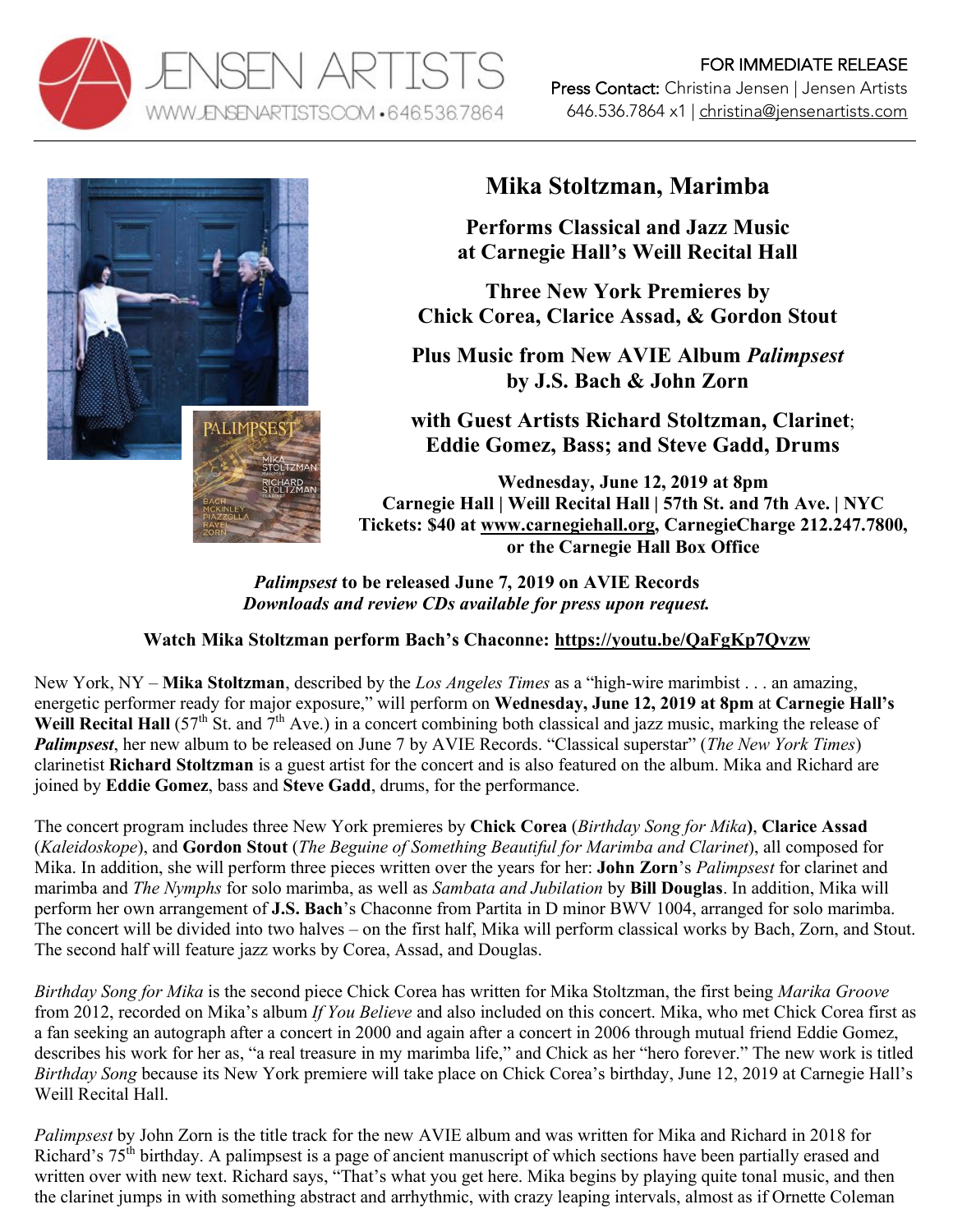had stepped into the room, and it keeps in conflict with the steady meter of the 'old manuscript' underneath Mika's part. It's really fun to play, and it has been a surprise hit with audiences."

Bach's Chaconne is also featured on the new album. Of the piece, said to have been written after Bach learned that his wife Maria had died while he was away, Mika says, "In my opinion his sorrow is best expressed in the broad arpeggio passage in the latter part of the first section, and playing this always brings tears to my eyes. The last section is like a reminiscence – and unlike the gloomy beginning, I think it ends as a kind of vigorous hymn to life."

*Palimpsest* also includes Bach's *Chromatic Fantasia and Fugue* in D Minor, BWV 903 arranged by Richard; Maurice Ravel's *Pavane pour une infante défunte*) arranged by Mika; William Thomas McKinley's *Mostly Blues* Nos. 2, 8 & 12 written for the duo; and Astor Piazzolla's *Tango-Étude No. 5* and *Fuga y misterio*. Bandoneónist Héctor Del Curto and bassist Pedro Giraudo are guest artists on *Palimpsest*, which was produced and engineered by Steven Epstein.

*Palimpsest* is the fruit of the Stoltzmans' musical collaboration, as well as their relationship as husband and wife. The two met when Mika, a longtime admirer of Richard's musicianship, invited him to perform at a music festival in her hometown of Amakusa, Japan. Later, they recorded *Variations on Goldberg's Theme and Dreams* by Richard's son, and their musical rapport and friendship soon flourished into a romantic relationship. The couple married in 2012.

**Mika Stoltzman** has been described as a "Japanese Marimba Maestro," by *Time Out New York*. *All About Jazz* raves, "Mika Stoltzman is beyond category, to use Duke Ellington's signature compliment." Mika has toured to 19 countries and 65 cities around the world. She has performed nine times at Carnegie Hall (Zankel and Weill Hall), as well as at PASIC 2005 and 2007, the Blue Note in New York, the Tokyo and Cairo Jazz Festivals, and the Rockport Jazz Festival. She regularly performs around the world in a duo with her husband, clarinetist Richard Stoltzman, at major venues in New York, Boston, Austin, Buenos Aires, Mexico, Hong Kong, Japan, Germany and many more.

Mika has performed as soloist with the Kyushu Symphony Orchestra, Kumamoto Symphony Orchestra, Kansai Philharmonic Orchestra, Krakow Philharmonic, and Szombathey Symphony Orchestra. In 2013, she gave the world premiere of Chick Corea's Piano Concerto No. 1 on marimba with the Xalapa Symphony Orchestra in Mexico and performed the work again with Orchestra Machiavelli in Italy in 2018.

Mika released her first album *Mitsue* in 1998, followed by *Marimba Phase* in 2003. In 2010, she released a live DVD, *Marimba Madness*, on Big Round Records, and new CD, *Mikarimba*, on Video Art Music (Japan). In 2013, she released *If You Believe* with Steve Gadd on TeeGa Music (Japan). In 2017, Mika and Richard Stoltzman recorded a duo album titled *Duo Cantando* with producer Stephen Epstein, guest artist Chick Corea, and the Boston Modern Orchestra Project (BMOP), released on the DENON label (Nippon Colombia, Japan and Savoy record, US). In addition, Mika's arrangement and performance of *Tokyo/Vermont Counterpoint* appears on Steve Reich's album *Triple Quartet* (Nonesuch). She has also appeared on Richard Stoltzman's album *Goldberg Variations* (BMG Japan) and Jo Hisaishi's *Asian X.T.C.* (Universal Japan).

Mika Stoltzman is from Amakusa, a small island in the Kumamoto prefecture in southern Japan. Her grandparents played traditional Japanese instruments, while her aunt taught piano and her father was a Kendo master. She began studying piano at age three, and in junior high became fascinated by the drums. At eighteen, she found the marimba, a perfect combination of piano and percussion. She studied marimba at Toronto University with members of NEXUS, and later moved to New York in 2008. She now resides in Boston. **www.mikarimba-stoltzman.com**

**Richard Stoltzman**'s virtuosity, musicianship and sheer personal magnetism have made him one of today's most soughtafter concert artists. As soloist with more than a hundred orchestras, as a captivating recitalist and chamber music performer, as an innovative jazz artist, and as a prolific recording artist, two-time Grammy Award winner Stoltzman has defied categorization, dazzling critics and audiences alike throughout many musical genres.

As a ten-year participant in the Marlboro Music Festival, Stoltzman gained extensive chamber music experience and subsequently became a founding member of the noted ensemble TASHI, which made its debut in 1973. Since then, Stoltzman's unique style of playing the clarinet has earned him an international reputation, as he has opened up possibilities for the instrument that no one could have predicted. He gave the first clarinet recitals in the histories of both the Hollywood Bowl and Carnegie Hall, and in 1986 he became the first wind player to be awarded the Avery Fisher Prize. In 2006 he was awarded the prestigious Sanford Medal by the Yale School of Music; he is an elected fellow of the American Academy of Arts and Sciences. His talents as a jazz performer as well as a classical artist have been heard far